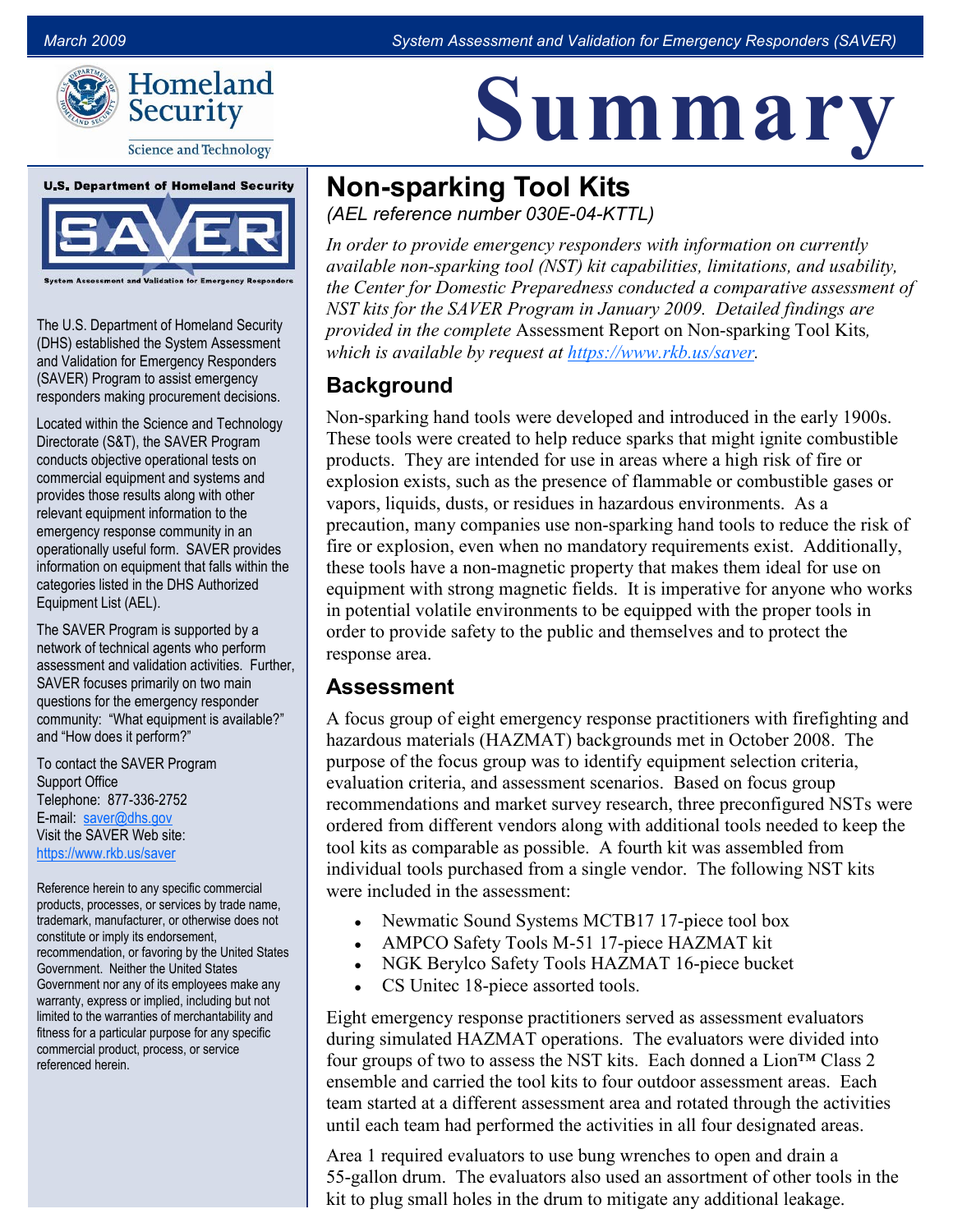Area 2 contained a drain pipe that was cracked and leaking contaminated waste (simulated). The evaluators placed pipe patches on two fractured pipes emitting potentially hazardous effluent. Evaluators also used the available tools and clamp kit to temporarily repair the leaks.

 Area 3 required evaluators to remove and replace a stuck valve assembly that was leaking methane gas (simulated). Area 4 contained a leaking pipe union, which evaluators had to remove and cap.

#### Assessment Results

 assigned a weighting factor to indicate its impact on Evaluators rated the tool kits based on the evaluation criteria established by the NST kits focus group. Each original criterion was assigned to one of the five SAVER categories, and each SAVER category was the total composite score. The SAVER category and composite scores are shown in table 1. Higher scores indicate better performance. To view how each NST scored against the individual evaluation criteria assigned to the SAVER Program categories, see table 2 (on page 7).

 The following paragraphs provide a brief summary of the evaluator comments and feedback on each tool kit rounded to the nearest whole number. The complete assessment report includes a breakdown of evaluator and present the NSTs from the highest to lowest composite score. For the purposes of this SAVER Summary, the category scores are normalized and comments by individual criterion.

#### **Newmatic**

Evaluators agreed that most of the tools in the kit were strong enough to complete the assessment tasks without damage. The pipe and adjustable or

#### SAVER Program Category Definitions

Affordability: This category groups criteria related to life-cycle costs of a piece of equipment or system.

Capability: This category groups criteria related to the power, capacity, or features available for a piece of equipment or system to perform or assist the responder in performing one or more responder-relevant tasks.

Deployability: This category groups criteria related to the movement, installation, or implementation of a piece of equipment or system by responders at the site of its intended use.

Maintainability: This category groups criteria related to the maintenance and restoration of a piece of equipment or system to operational conditions by responders.

Usability: This category groups criteria related to the quality of the responders' experience with the operational employment of a piece of equipment or system. This includes the relative ease of use, efficiency, and overall satisfaction of the responders with the equipment or system.

 "crescent" wrenches were especially sturdy and held lightest of the assessed tools, and they were well-balanced and easy to manipulate with one hand. the desired adjustment settings well during the assessment activities. Evaluators especially liked the ergonomic rubber grips on the pliers and screwdrivers, which made them very easy to use while wearing gloves. They noted that the Newmatic tools were the The tool handles were long enough to provide adequate leverage and to allow the use of two hands when needed. Evaluators considered the double-end box wrenches especially useful. The Newmatic tool box was light, compact, and easy to carry. Evaluators said that the removable tray helped organize the tools

| <b>NST Kit</b> | <b>Composite</b><br><b>Score</b> | <b>Affordability</b><br>(10% Weighting) | <b>Capability</b><br>(20% Weighting) | <b>Deployability</b><br>(20% Weighting) | <b>Maintainability</b><br>(10% Weighting) | <b>Usability</b><br>(40% Weighting) |
|----------------|----------------------------------|-----------------------------------------|--------------------------------------|-----------------------------------------|-------------------------------------------|-------------------------------------|
| Newmatic       | 77                               | 72                                      | 68                                   | 83                                      | 73                                        | 81                                  |
|                |                                  |                                         |                                      |                                         |                                           |                                     |
| <b>AMPCO</b>   | 75                               | 74                                      | 67                                   | 82                                      | 73                                        | 77                                  |
|                |                                  |                                         |                                      |                                         |                                           |                                     |
| NGK Berylco    | 73                               | 68                                      | 66                                   | 78                                      | 68                                        | 77                                  |
|                |                                  |                                         |                                      |                                         |                                           |                                     |
| CS Unitec      | 72                               | 72                                      | 78                                   | 64                                      | 64                                        | 76                                  |

#### Table 1.  $NST$  Kits Assessment Results $^1$

Note:

 Scores contained in the assessment report may be displayed differently. For the purposes of the SAVER Summary, all SAVER category scores are normalized using a 100-point scale and rounded to the nearest whole number. 1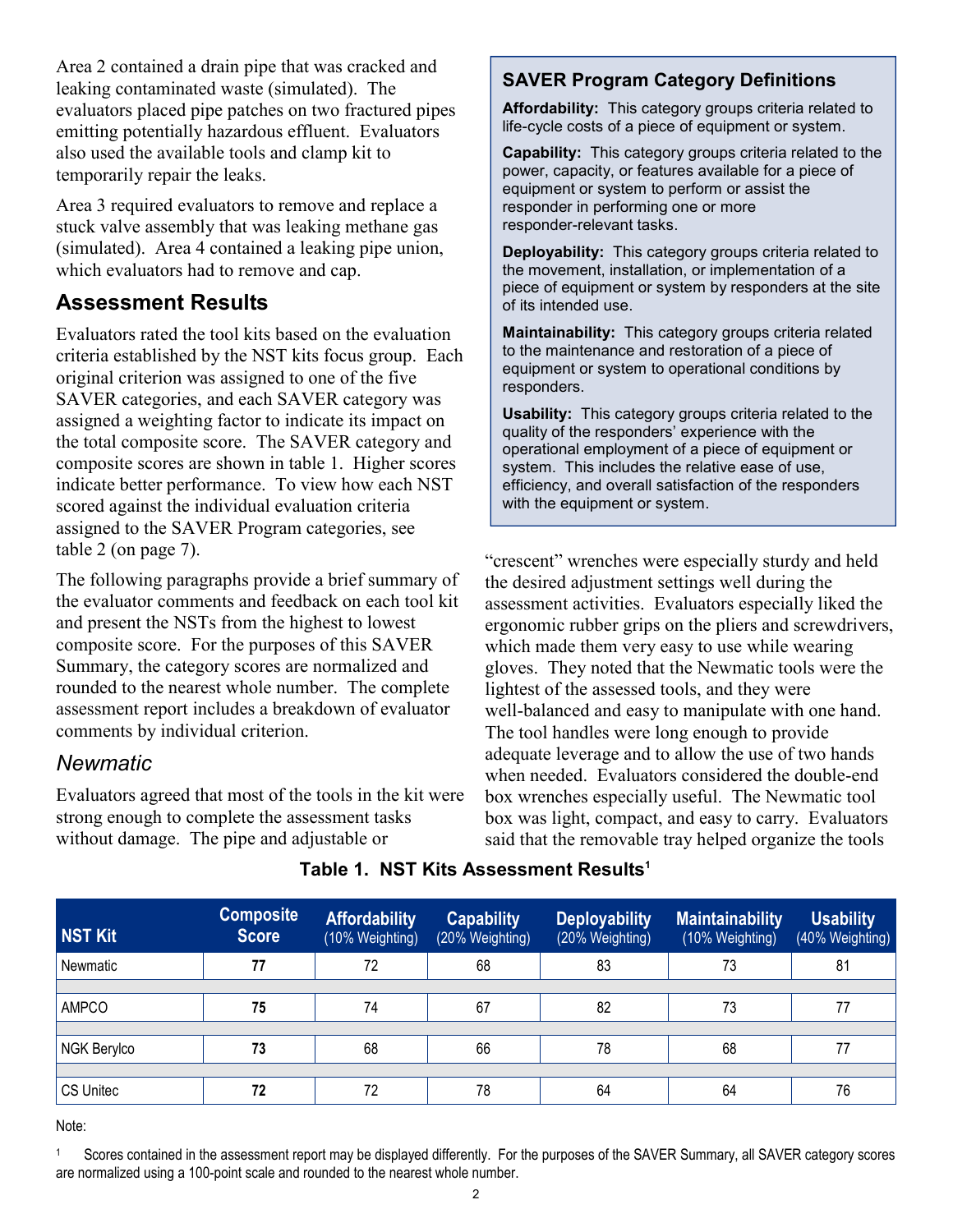|                 | Pros                                  | Enclosed pipe wrench adjustment<br>ring<br>Double-end box wrenches<br>Tool box<br>Easy to access tools<br>Easy to account for tools<br>Good handle grips on pliers and<br>screwdrivers<br>Brush handle shape<br>Strong brush bristles                                                          |  |  |
|-----------------|---------------------------------------|------------------------------------------------------------------------------------------------------------------------------------------------------------------------------------------------------------------------------------------------------------------------------------------------|--|--|
|                 | Cons                                  | Only one pipe wrench<br>Channel lock handle design<br>Weak channel lock adjustment<br>No wire cutters<br>Flathead screwdriver durability<br>Philips screwdriver large tip<br>Small crescent wrench only<br>Flimsy pry bar/scraper<br>No warranty information<br>No decontamination information |  |  |
| <b>Newmatic</b> | <b>Composite Assessment Score: 77</b> |                                                                                                                                                                                                                                                                                                |  |  |

 and make smaller tools easier to reach without risking damage to gloves. They commented that the Newmatic tool box was the most compact storage/carrying case assessed, and they agreed that the tool box would be easier to securely store on a response vehicle than the bucket-style cases. A set of tin shears and a bung wrench from the same vendor were added to this kit.

 Evaluators reported that the screwdriver tips, deck scraper, and pry bar were easily damaged during use. They also noted that the groove joint pliers or "channel locks" handles were awkwardly shaped, difficult to use, and repeatedly slipped during use. The nut on the channel locks gradually loosened, requiring the evaluators to periodically tighten the nut to limit damage to the grooves. Evaluators agreed that the kit needed at least one extra screwdriver of each type and a pair of wire cutters. They commented that the toolbox could easily accommodate these and a few more small tools.

#### AMPCO

 Evaluators considered all of the AMPCO tools to be strong enough for emergency response applications, with the exception of the small crescent wrench and putty knife. They were especially pleased with the large adjustment ring on the pipe wrench and the smooth operation of the channel lock adjustment. The pipe and crescent wrench adjustments were strong, held the desired settings well, and did not slip during use. Evaluators reported that the screwdriver tips were



 strong and did not bend or deform during use. They stated that all of the tools were easy to manipulate with gloved hands, except for the tin snips. The tool handles were long enough to provide good leverage and to allow the use of two hands for additional force. Evaluators were especially pleased with the rubber grip on the hammer. They also noted that the shape of the screwdriver handles provided a good solid grip and prevented the handle from slipping in gloved hands. The tools were light enough to be easily controlled with one hand, even when used overhead. Evaluators easily carried the kit with one hand using the bucket handle, and they noted that this bucket also had additional handles on each side that can be used to lift or carry a bucket with both hands. The AMPCO bucket's large yellow label was easy to see and identify. Evaluators pointed out that the AMPCO bung wrench was the only bung wrench that would fit the vent plug on the 55-gallon drums. No tools were added to supplement the AMPCO kit.

 While none of the tool handles or shafts flexed during use, the moveable jaw on the small crescent wrench broke and the putty knife handle loosened with each use. Evaluators noted that the smooth rubber grips worked well when dry, but became a little slippery when wet. The rubber grips slipped off of the handles during use and came off even more easily after repeated use. They noted that longer tools had to be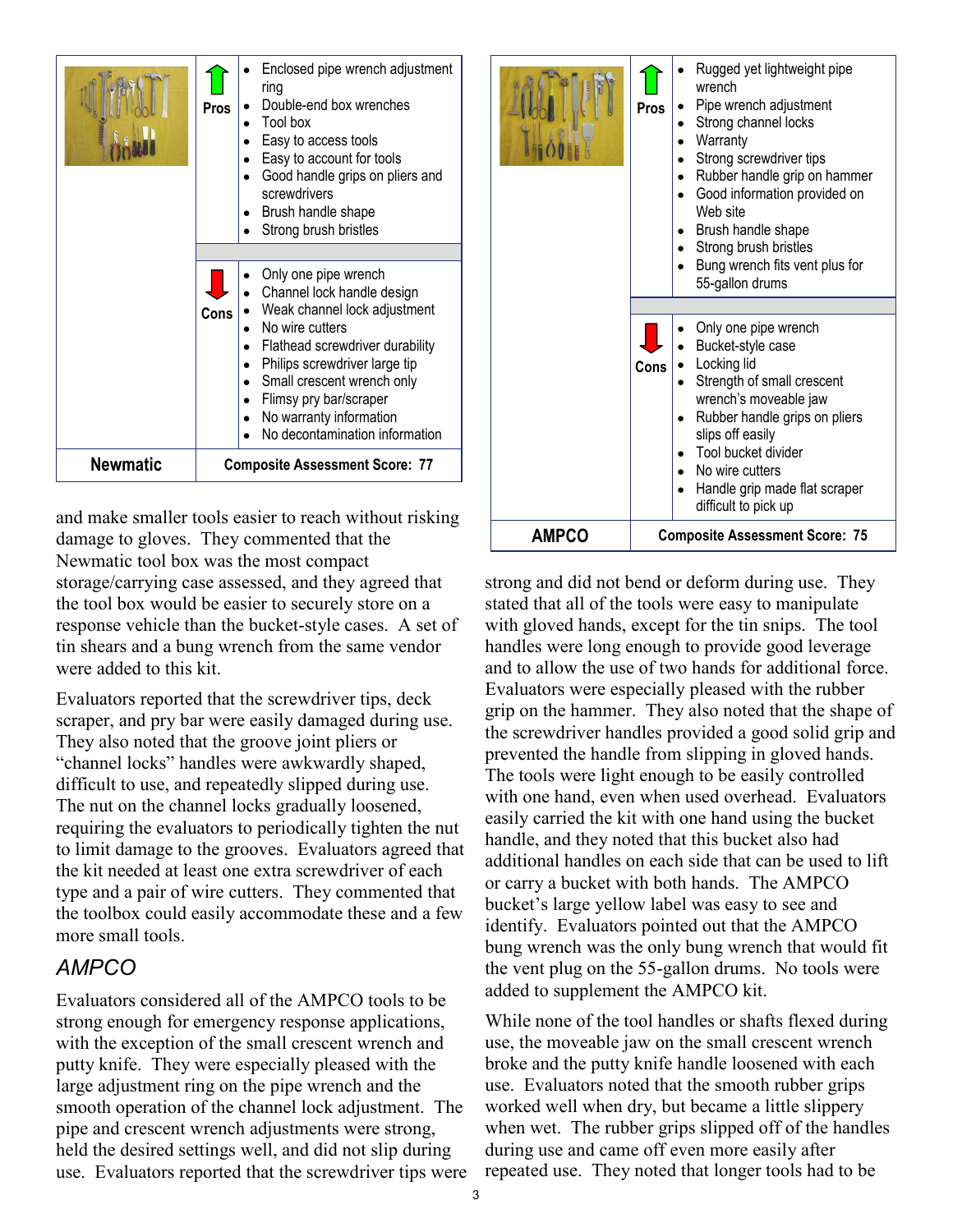carefully placed in the bucket in order to get the lid to was difficult to open while wearing gloves. The the tools and made it even more difficult to reach the close, and the locking lid on the storage/carry bucket bucket divider insert provided little help organizing desired tools. All of the teams chose to remove the divider prior to using the kit in the assessment rotations. Evaluators suggested that additional screwdriver sizes and a set of box end wrenches similar to those in the Newmatic kit could be easily added to the kit.

## NGK Berylco

 the brush, and the tin snips. They noted that the tool The pipe and crescent wrenches were strong and damage on the teeth or jaws. The tools were easy to were large enough that both hands could be used when needed. A female evaluator commented that she often needs to use two hands when using NST kits, and she tools. Evaluators noted that the length and shape of most of the tools and tool handles provided good Evaluators agreed that most of the NGK Berylco tools were strong enough to complete the assessment tasks without damage with the exception of the crate opener, handles and shafts did not flex or loosen during use. maintained their selected settings during the assessment activities. Evaluators saw little to no manipulate with gloved hands, and the tool handles experienced no difficulty using both hands with these leverage during use. While some evaluators considered these tools heavier than other nonsparking tools, they agreed that these tools were still light and

|                    | Pros                                  | Rugged pipe wrench<br>Pipe wrench adjustment<br>Strength of wrench adjustment<br>components<br>Length of pry bar<br>Strong wire cutters and needle<br>nose pliers<br>Size of screwdriver tips                                                         |  |
|--------------------|---------------------------------------|-------------------------------------------------------------------------------------------------------------------------------------------------------------------------------------------------------------------------------------------------------|--|
|                    |                                       |                                                                                                                                                                                                                                                       |  |
|                    | Cons                                  | Only one pipe wrench<br>Bucket-style case<br>Locking lid<br>Slippery handle grips<br>Rubber handle grips on the pliers<br>slipped off easily<br>Brush bristles not secure<br>Channel lock up<br>Flat handle made flat scraper<br>difficult to pick up |  |
| <b>NGK Berylco</b> | <b>Composite Assessment Score: 73</b> |                                                                                                                                                                                                                                                       |  |

easy to manipulate. An NGK Berylco bung wrench was added to the preconfigured 16-piece kit.

 bolt holding the tin snips together snapped when the was difficult to open and close while wearing gloves benefit from additional sizes of screwdrivers and a set of open-end or ratchet wrenches as additional easily accommodate the extra tools, but noted that the Evaluators reported the crate opener was damaged after several hits with a hammer, and the brush bristles began to fall out during use. They also noted that the snips were used to widen an opening on a 55-gallon drum. The channel locks repeatedly slipped settings, and the rubber handle grips repeatedly slipped off during use. Evaluators commented that the kit seemed heavier than the other assessed kits, yet it was light enough to be easily carried by one evaluator. The storage/carry bucket provided by the manufacturer and evaluators agreed that it was difficult to quickly access the desired tool with all of the tools in the bucket. Evaluators commented that the kit would components. Evaluators agreed that the bucket would extra tools would make it more difficult to find a specific tool in the bucket.

### CS Unitec

 AMPCO and NGK Berylco kits was provided for use Individual components comparable to those in the other kits were ordered to comprise this kit. A 5-gallon bucket similar to those provided with the during assessment activities.

 commented that the pipe wrench adjustment was very easy to adjust while wearing gloves. They also noted which aided in adjusting the wrench size correctly the channel locks were easy for evaluators to adjust while rubber grips. The tool handles were large enough for length and shape of the tool handles provided good leverage during use. Evaluators were especially Evaluators reported that most of the CS Unitec tools were strong enough to complete the assessment tasks without damage. The pipe and crescent wrenches maintained their selected settings, and the wrench adjustment components (e.g., teeth, nut, and jaws) were not easily worn, damaged, or broken. Evaluators that the movement of the jaws was very controlled, first time. The pipe wrench, crescent wrenches, and wearing gloves. The tools were easily manipulated with gloved hands, especially the tools with molded responders to use both hands, if necessary, and the pleased with the non-slip texture of the rubber handle grips on many of the tools. They agreed that most tools were light enough to be easily manipulated even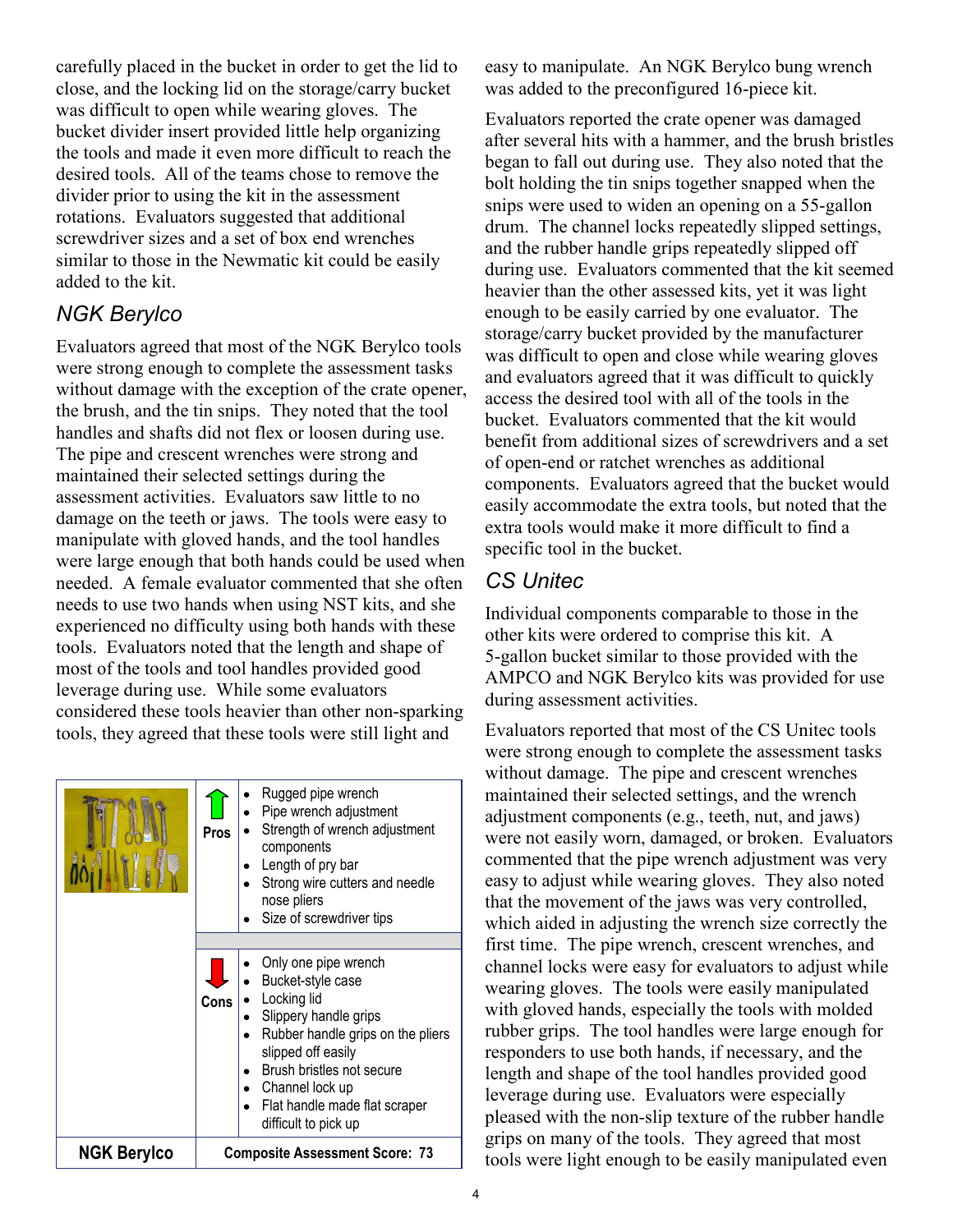|                  | <b>Pros</b>                           | Rubber handle grips on pliers<br>Rubber handle grip on hammer<br>Heavy duty pliers/cutters<br>Pliers also worked well as cutters<br>Good pipe wrench<br>Tools ordered separately and can<br>be customized<br>Good information provided in<br>catalog and on Web site<br>Warranty |  |
|------------------|---------------------------------------|----------------------------------------------------------------------------------------------------------------------------------------------------------------------------------------------------------------------------------------------------------------------------------|--|
|                  | <b>Cons</b>                           | Only one pipe wrench<br>Inadequate shears<br>Heavy bung wrench<br>Flathead screwdriver easily<br>damaged<br>Screwdriver selection<br>Sharp edges on scraper<br>Handle grip on scraper<br>Small size of smaller wrench                                                            |  |
| <b>CS Unitec</b> | <b>Composite Assessment Score: 72</b> |                                                                                                                                                                                                                                                                                  |  |

when working overhead and balanced enough to use with one hand.

 Evaluators reported that the crate opener broke and the wear after repeated use. Evaluators noted that the kit flathead screwdriver became deformed during use. The channel lock grooves also began to show slight included a good selection of tools, but lacked enough screwdriver sizes. They also noted that a small set of box-end wrenches would be a useful addition. Evaluators commented that they would not choose a bucket-style case for the CS Unitec tools since the case was not provided with the tools.

### Conclusion

 The assessment helped achieve the overall goal of However, evaluators indicated that all of the assessed evaluating the effectiveness of NST kits used by emergency responders in HAZMAT incidents. Evaluators agreed that all of the assessed kits would meet the basic NST needs of most departments. kits lacked tools they considered to be essential.

 tools needed by their responders before selecting a should be taken into account when purchasing a Analysis of the evaluators' comments indicates that jurisdictions should carefully identify the specific preconfigured kit or assembling one of their own. Evaluators identified a number of preferences that preconfigured kit or assembling a customized kit:

 ● Two pipe wrenches are essential kit components. Evaluators repeatedly

commented that most tasks requiring the use of a pipe wrench require two pipe wrenches.

- $\bullet$  Two different sizes of Phillips and flat-tip screwdrivers are essential kit components. Each assessed kit only had one size of each type screwdriver, and evaluators repeatedly found them to be either too large or too small for the small variety of screw heads they encountered during the assessment.
- and NGK Berylco grips on the pliers. • Permanently-affixed molded rubber handles are preferable over "slip-on" rubber grips. Evaluators consistently praised the secure and strong grip provided by the Newmatic and CS Unitec molded handles. They consistently encountered problems keeping the AMPCO
- $\bullet$  The addition of a set of double-end wrenches is worth the storage space. Evaluators considered the small set of wrenches included in the Newmatic kit to be one of its strongest advantages. They noted that the wrenches work much better in tight places than the small crescent wrenches and do not round off the corners of nuts and bolts as easily.
- $\bullet$  Buckets may not provide the best storage/carry cases. Evaluators expressed a strong preference for the Newmatic tool box over the bucket-style cases. They commented that the buckets were nice for carrying a few selected tools down range, but they found it too difficult to find a desired tool when all of the tools were in a bucket.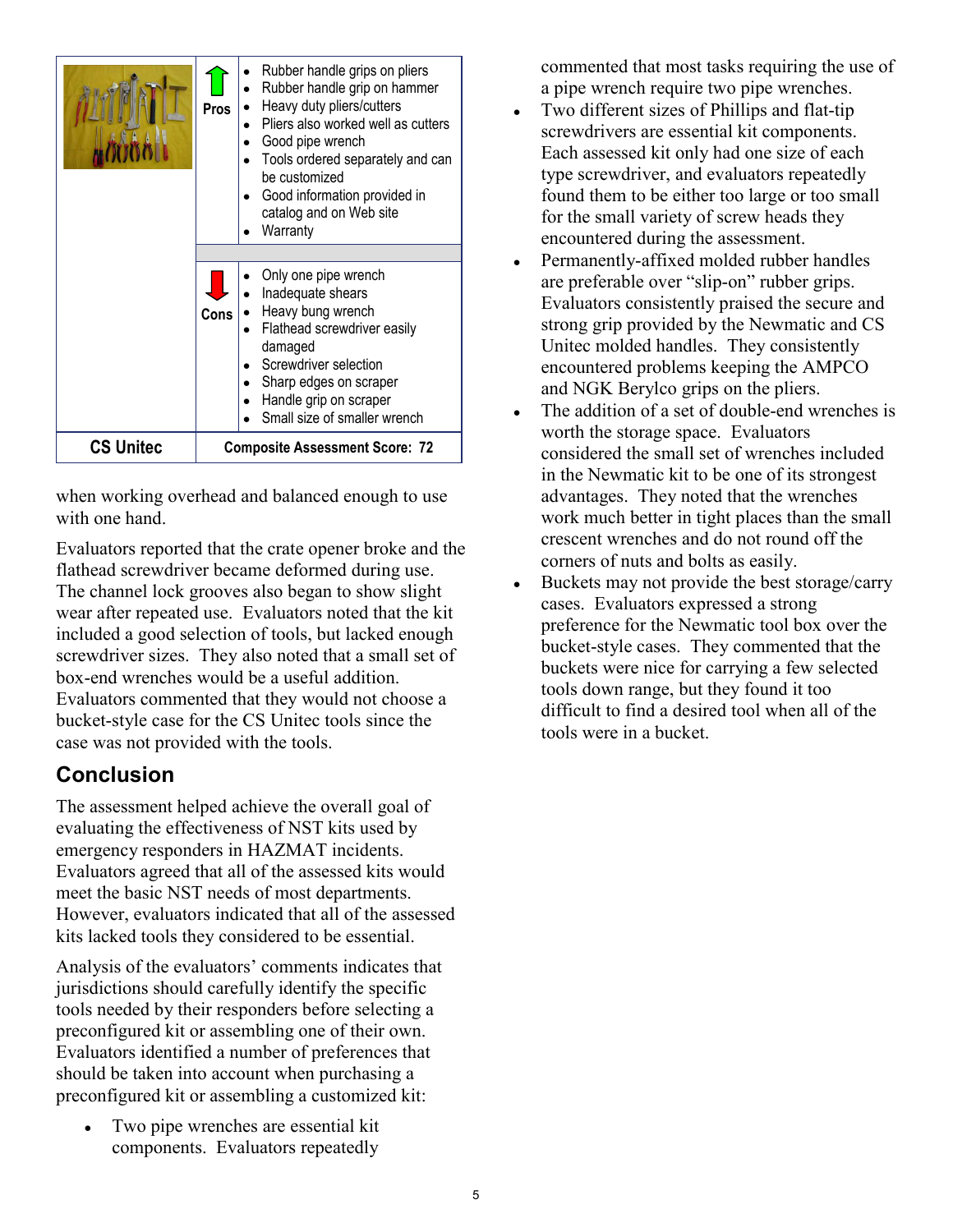#### QuickLook Snapshot<sup>2</sup>



#### Notes:

 <sup>2</sup> The SAVER QuickLook, available on the SAVER Web site, allows users to select the SAVER categories that are most important to their department and view results according to their specific needs.

<sup>3</sup> Scores contained in the assessment report may be displayed differently. For purposes of the QuickLook, all SAVER category scores are normalized using a 100-point scale.

 technologies are available by request at All reports in this series as well as reports on other https://www.rkb.us/saver.